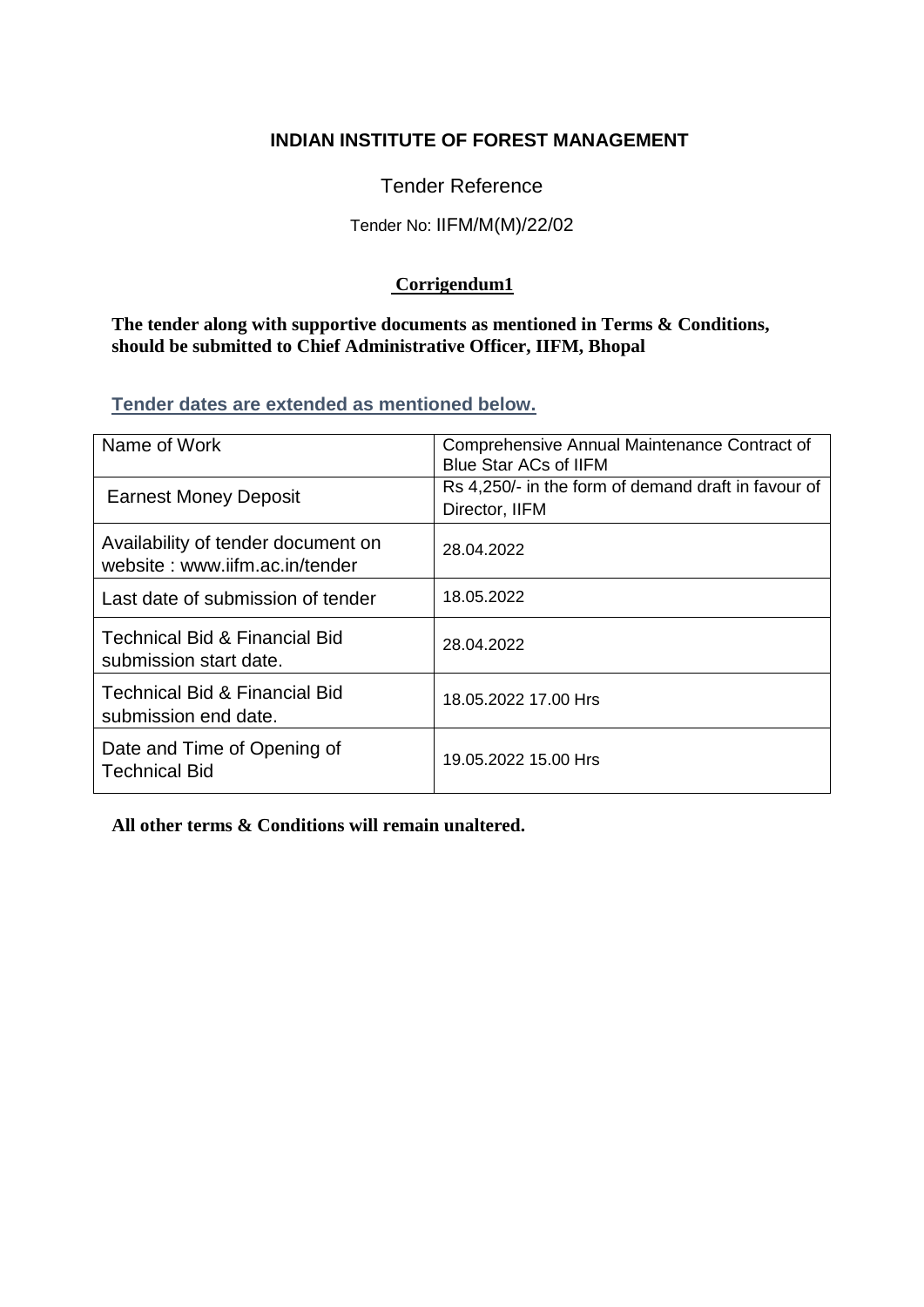# **INDIAN INSTITUTE OF FOREST MANAGEMENT**

Tender Reference

#### Tender No: IIFM/M(M)/22/03

## **Corrigendum2**

**The tender along with supportive documents as mentioned in Terms & Conditions, should be submitted to Chief Administrative Officer, IIFM, Bhopal**

**Tender dates are extended as mentioned below.**

| Name of Work                                                         | Comprehensive Annual Maintenance Contract of<br><b>Voltas Make ACs of IIFM</b> |
|----------------------------------------------------------------------|--------------------------------------------------------------------------------|
| <b>Earnest Money Deposit</b>                                         | Rs 4,750/- in the form of demand draft in favour of<br>Director, IIFM          |
| Availability of tender document on<br>website: www.iifm.ac.in/tender | 28.04.2022                                                                     |
| Last date of submission of tender                                    | 18.05.2022                                                                     |
| <b>Technical Bid &amp; Financial Bid</b><br>submission start date.   | 28.04.2022                                                                     |
| <b>Technical Bid &amp; Financial Bid</b><br>submission end date.     | 18.05.2022 17.00 Hrs                                                           |
| Date and Time of Opening of<br><b>Technical Bid</b>                  | 19.05.2022 15.00 Hrs                                                           |

**All other terms & Conditions will remain unaltered.**